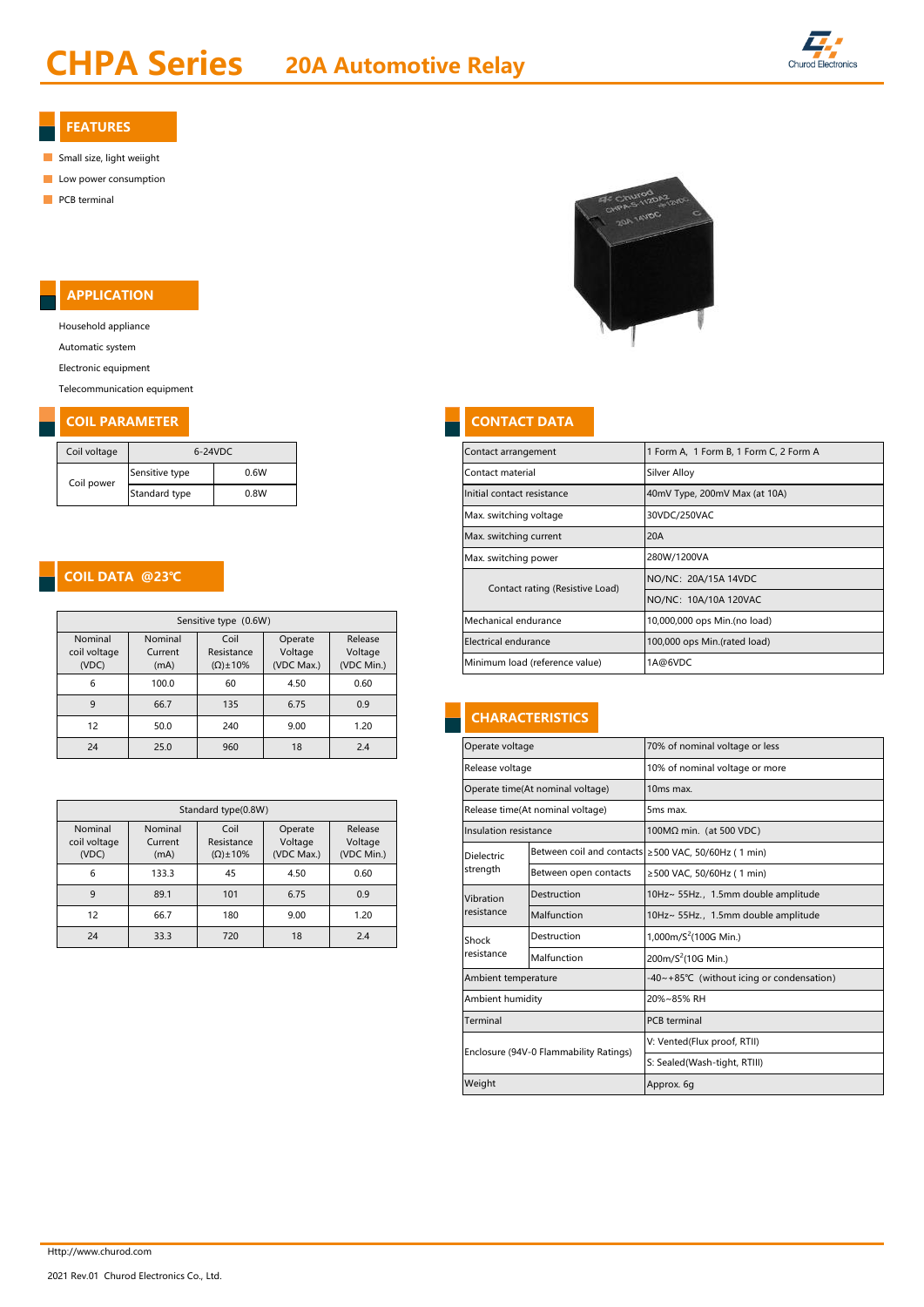# ORDERING INFORMATION

|                                                                                                                          | <b>CHPA</b> | $-V$ | -1 | 12 | D | A | 2 | ,000 |  |
|--------------------------------------------------------------------------------------------------------------------------|-------------|------|----|----|---|---|---|------|--|
|                                                                                                                          |             |      |    |    |   |   |   |      |  |
|                                                                                                                          |             |      |    |    |   |   |   |      |  |
|                                                                                                                          |             |      |    |    |   |   |   |      |  |
| 1.Product Family                                                                                                         |             |      |    |    |   |   |   |      |  |
|                                                                                                                          |             |      |    |    |   |   |   |      |  |
| 2.Enclosure                                                                                                              |             |      |    |    |   |   |   |      |  |
| V: Vented(Flux proof, RTII) S: Sealed(Wash-tight, RTIII)                                                                 |             |      |    |    |   |   |   |      |  |
| 3.Number of Poles                                                                                                        |             |      |    |    |   |   |   |      |  |
| 1: 1 pole 2: 2 pole                                                                                                      |             |      |    |    |   |   |   |      |  |
| 4. Rated Coil Voltage                                                                                                    |             |      |    |    |   |   |   |      |  |
| 12,24VDC                                                                                                                 |             |      |    |    |   |   |   |      |  |
| 5.Coil power                                                                                                             |             |      |    |    |   |   |   |      |  |
| H: 0.8W<br>D: 0.6W                                                                                                       |             |      |    |    |   |   |   |      |  |
| 6.Contact Arrangement                                                                                                    |             |      |    |    |   |   |   |      |  |
| A: Form A(SPST)<br>C: Form C(SPDT)                                                                                       |             |      |    |    |   |   |   |      |  |
| 7.Conact Material                                                                                                        |             |      |    |    |   |   |   |      |  |
| 2: AgSnO2                                                                                                                |             |      |    |    |   |   |   |      |  |
| 8.Additional numbers and /or letters                                                                                     |             |      |    |    |   |   |   |      |  |
| 000-999, AAA-ZZZ, aaa-zzz or blank, which does not represent electrical changes, only for specific customer requirements |             |      |    |    |   |   |   |      |  |

# OUTLINE DIMENSION







#### WIRING DIAGRAMS (BOTTOM VIEWS)

 $\overline{\circ}$ 

 $\circ$ 











Remarks:

 $\int_{0}^{1}$ 

1)The reference tolerance in outline dimension:

outline dimension ≤1mm, reference tolerance is ±0.2mm;

outline dimension >1mm and ≤5mm, reference tolerance is ±0.3mm;

 $\int_{0}^{4}$ 

outline dimension >5mm, reference tolerance is ±0.5mm.

2)The reference tolerance for PC Board layout is ±0.1mm.

Http://www.churod.com